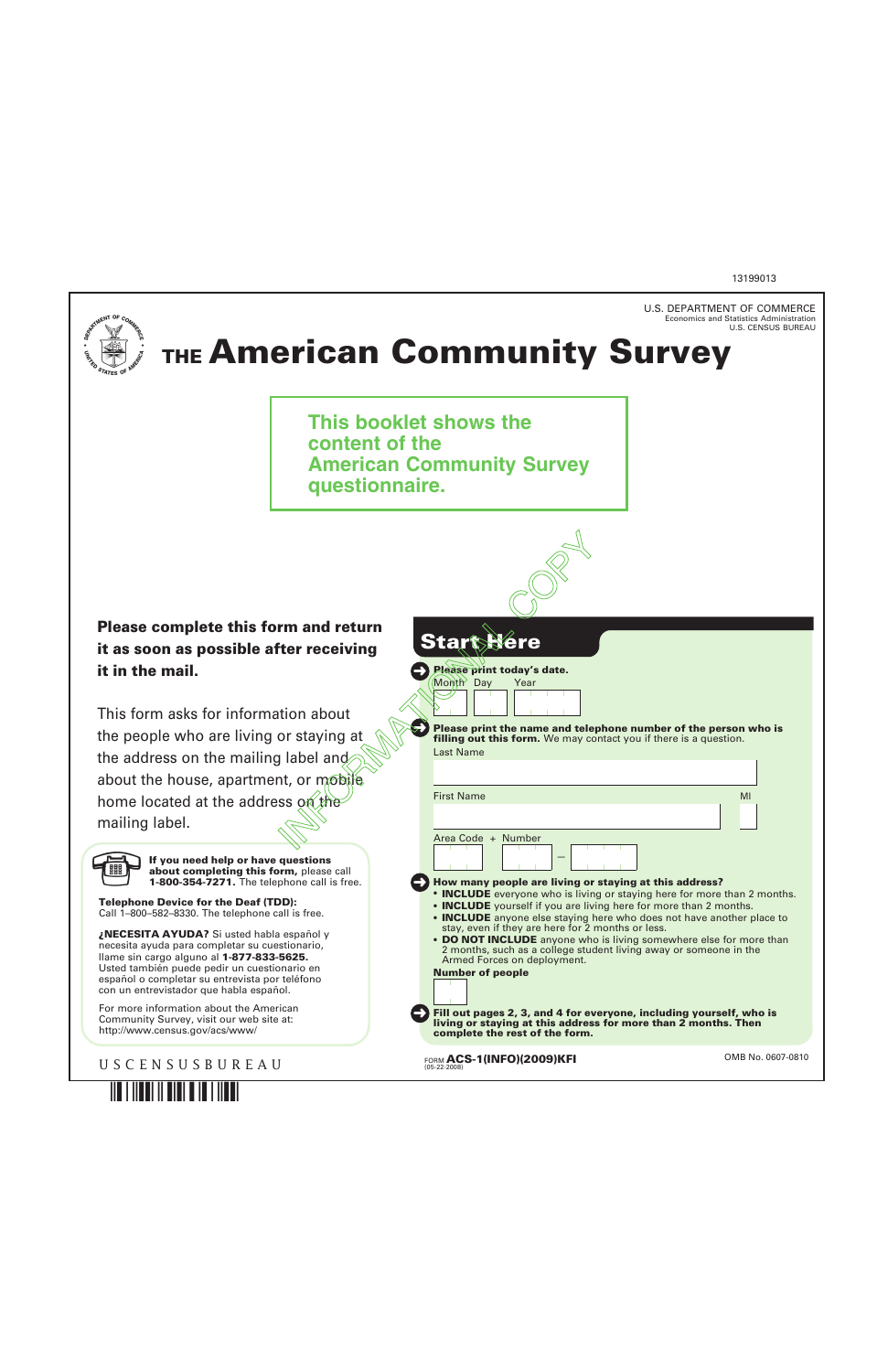|        |                                                                                                                                                           | <b>Person 1</b>         |                                                 |    |               |                                                                                                                                          | <b>Person 2</b>         |                   |                                                 |  |
|--------|-----------------------------------------------------------------------------------------------------------------------------------------------------------|-------------------------|-------------------------------------------------|----|---------------|------------------------------------------------------------------------------------------------------------------------------------------|-------------------------|-------------------|-------------------------------------------------|--|
|        |                                                                                                                                                           |                         |                                                 |    |               | <b>What is Person 2's name?</b>                                                                                                          |                         |                   |                                                 |  |
|        |                                                                                                                                                           |                         |                                                 |    |               | Last Name (Please print)                                                                                                                 |                         | <b>First Name</b> |                                                 |  |
|        | (Person 1 is the person living or staying here in whose name this house<br>or apartment is owned, being bought, or rented. If there is no such            |                         |                                                 |    |               |                                                                                                                                          |                         |                   |                                                 |  |
|        | person, start with the name of any adult living or staying here.)                                                                                         |                         |                                                 |    |               |                                                                                                                                          |                         |                   |                                                 |  |
|        |                                                                                                                                                           |                         |                                                 |    |               | How is this person related to Person 1? Mark (X) ONE box.                                                                                |                         |                   |                                                 |  |
|        |                                                                                                                                                           |                         |                                                 |    | $\Box$        | Husband or wife                                                                                                                          |                         |                   | Son-in-law or daughter-in-law                   |  |
|        |                                                                                                                                                           |                         |                                                 |    |               | Biological son or daughter                                                                                                               |                         |                   | Other relative                                  |  |
|        | <b>What is Person 1's name?</b>                                                                                                                           |                         |                                                 |    |               | Adopted son or daughter                                                                                                                  |                         |                   | Roomer or boarder                               |  |
|        | Last Name (Please print)                                                                                                                                  | <b>First Name</b>       |                                                 | MI |               | Stepson or stepdaughter                                                                                                                  |                         |                   | Housemate or roommate                           |  |
|        |                                                                                                                                                           |                         |                                                 |    |               | Brother or sister                                                                                                                        |                         |                   | Unmarried partner                               |  |
|        |                                                                                                                                                           |                         |                                                 |    |               | Father or mother                                                                                                                         |                         |                   | Foster child                                    |  |
|        | How is this person related to Person 1?                                                                                                                   |                         |                                                 |    |               | Grandchild                                                                                                                               |                         |                   | Other nonrelative                               |  |
|        | X Person 1                                                                                                                                                |                         |                                                 |    |               | Parent-in-law                                                                                                                            |                         |                   |                                                 |  |
|        |                                                                                                                                                           |                         |                                                 |    |               | What is Person $2$ 's sex? Mark (X) ONE box.                                                                                             |                         |                   |                                                 |  |
|        | What is Person 1's sex? Mark $(X)$ ONE box.                                                                                                               |                         |                                                 |    |               |                                                                                                                                          |                         |                   |                                                 |  |
| $\Box$ | Male<br>Female                                                                                                                                            |                         |                                                 |    | ⊔             | ⊨<br>Male<br>Female                                                                                                                      |                         |                   |                                                 |  |
|        | What is Person 1's age and what is Person 1's date of birth?                                                                                              |                         |                                                 |    |               | What is Person 2's age and what is Person 2's date of birth?                                                                             |                         |                   |                                                 |  |
|        | Please report babies as age 0 when the child is less than 1 year old.                                                                                     | Print numbers in boxes. |                                                 |    |               | Please report babies as age 0 when the child is less than 1 year old.                                                                    | Print numbers in boxes. |                   |                                                 |  |
|        | Age (in years)<br>Month                                                                                                                                   | Day<br>Year of birth    |                                                 |    |               | Age (in years)<br>Month                                                                                                                  | Day                     | Year of birth     |                                                 |  |
|        |                                                                                                                                                           |                         |                                                 |    |               |                                                                                                                                          |                         |                   |                                                 |  |
|        |                                                                                                                                                           |                         |                                                 |    |               |                                                                                                                                          |                         |                   |                                                 |  |
|        | A NOTE: Please answer BOTH Question 5 about Hispanic origin and<br>Question 6 about race. For this survey, Hispanic origins are not races.                |                         |                                                 |    | $\rightarrow$ | NOTE: Please answer BOTH Question 5 about Hispanic origin and<br>Question 6 about race. For this survey, Hispanic origins are not races. |                         |                   |                                                 |  |
|        | Is Person 1 of Hispanic, Latino, or Spanish origin?                                                                                                       |                         |                                                 |    |               | Is Person 2 of Hispanic, Latino, or Spanish origin?                                                                                      |                         |                   |                                                 |  |
|        | No, not of Hispanic, Latino, or Spanish origin                                                                                                            |                         |                                                 |    |               | No, not of Hispanic, Latino, or Spanish origin                                                                                           |                         |                   |                                                 |  |
|        | Yes, Mexican, Mexican Am., Chicano                                                                                                                        |                         |                                                 |    |               | Yes, Mexican, Mexican Am., Chicano                                                                                                       |                         |                   |                                                 |  |
|        | Yes, Puerto Rican                                                                                                                                         |                         |                                                 |    |               | Yes, Puerto Rican                                                                                                                        |                         |                   |                                                 |  |
|        | Yes, Cuban                                                                                                                                                |                         |                                                 |    |               | Yes, Cuban                                                                                                                               |                         |                   |                                                 |  |
|        | Yes, another Hispanic, Latino, or Spanish origin <i>(Prifit origin, for example, Argentinean, Colombian, Dominican, Nicaraguan, Salvadoran, Spaniard,</i> |                         |                                                 |    |               | Yes, another Hispanic, Latino, or Spanish origin - Print origin, for example,                                                            |                         |                   |                                                 |  |
|        | and so on. $\overline{\mathcal{X}}$                                                                                                                       |                         |                                                 |    |               | Argentinean, Colombian, Dominican, Nicaraguan, Salvadoran, Spaniard,<br>and so on. $\nabla$                                              |                         |                   |                                                 |  |
|        |                                                                                                                                                           |                         |                                                 |    |               |                                                                                                                                          |                         |                   |                                                 |  |
|        |                                                                                                                                                           |                         |                                                 |    |               |                                                                                                                                          |                         |                   |                                                 |  |
|        | What is Person 1's race? Mark $(X)$ one or more boxes.                                                                                                    |                         |                                                 |    |               | What is Person 2's race? Mark $(X)$ one or more boxes.                                                                                   |                         |                   |                                                 |  |
|        | White                                                                                                                                                     |                         |                                                 |    | $\Box$        | White                                                                                                                                    |                         |                   |                                                 |  |
|        | Black, African Am., or Negro                                                                                                                              |                         |                                                 |    |               | Black, African Am., or Negro                                                                                                             |                         |                   |                                                 |  |
|        | American Indian or Alaska Native - Print name of enrolled or principal tribe. $\nabla$                                                                    |                         |                                                 |    |               | American Indian or Alaska Native - Print name of enrolled or principal tribe. $\nabla$                                                   |                         |                   |                                                 |  |
|        |                                                                                                                                                           |                         |                                                 |    |               |                                                                                                                                          |                         |                   |                                                 |  |
|        |                                                                                                                                                           |                         |                                                 |    |               |                                                                                                                                          |                         |                   |                                                 |  |
|        |                                                                                                                                                           | Japanese                | Native Hawaiian                                 |    | ∟             | Asian Indian                                                                                                                             | Japanese                |                   | Native Hawaiian                                 |  |
|        | Asian Indian                                                                                                                                              |                         |                                                 |    |               | Chinese                                                                                                                                  | Korean                  |                   | Guamanian or Chamorro                           |  |
|        | Chinese                                                                                                                                                   | Korean                  | Guamanian or Chamorro                           |    |               |                                                                                                                                          | Vietnamese              |                   | Samoan                                          |  |
|        | Filipino                                                                                                                                                  | Vietnamese              | Samoan                                          |    | $\Box$        | Filipino                                                                                                                                 |                         |                   |                                                 |  |
|        | Other Asian - Print race,                                                                                                                                 |                         | Other Pacific Islander -                        |    | Ш             | Other Asian - Print race,                                                                                                                |                         |                   | Other Pacific Islander -                        |  |
|        | for example, Hmong,<br>Laotian, Thai, Pakistani,                                                                                                          |                         | Print race, for example,<br>Fijian, Tongan, and |    |               | for example, Hmong,<br>Laotian, Thai, Pakistani,                                                                                         |                         |                   | Print race, for example,<br>Fijian, Tongan, and |  |
|        | Cambodian, and so on. $\overline{\mathcal{X}}$                                                                                                            |                         | so on. $\overline{\mathbf{x}}$                  |    |               | Cambodian, and so on. $\overline{\mathsf{x}}$                                                                                            |                         |                   | so on. $\overline{\mathbf{x}}$                  |  |
|        |                                                                                                                                                           |                         |                                                 |    |               |                                                                                                                                          |                         |                   |                                                 |  |
|        |                                                                                                                                                           |                         |                                                 |    |               |                                                                                                                                          |                         |                   |                                                 |  |
|        | Some other race - Print race. $\overline{\phantom{a}}$                                                                                                    |                         |                                                 |    |               | Some other race - Print race. $\overline{\phantom{a}}$                                                                                   |                         |                   |                                                 |  |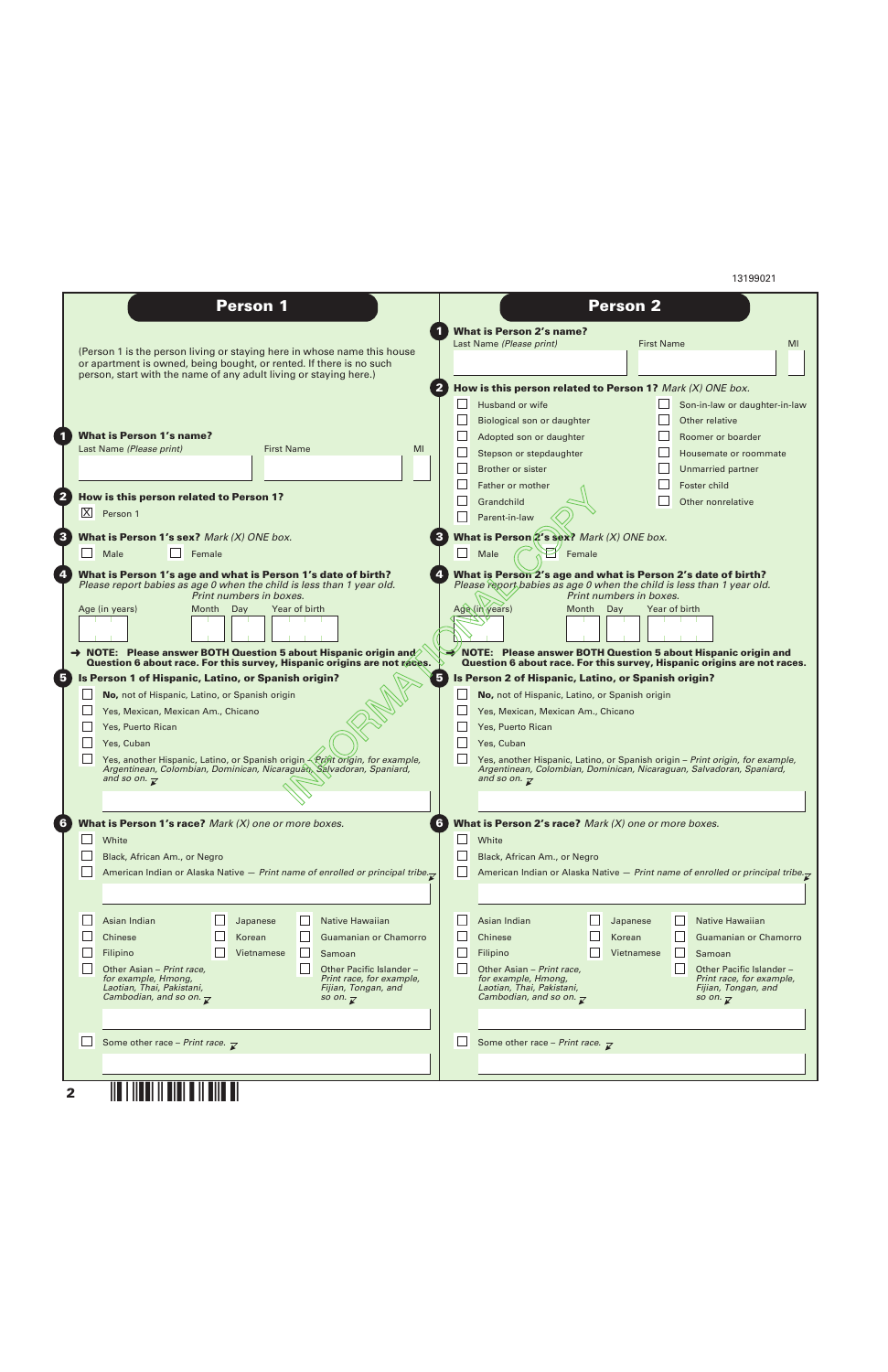|                                                                                                                                                                                                                                                                     | <b>Person 3</b>      |                                                        |    |                             |                                                                                                                                                                                                                                                                       |        | <b>Person 4</b>         |               |                                                       |  |
|---------------------------------------------------------------------------------------------------------------------------------------------------------------------------------------------------------------------------------------------------------------------|----------------------|--------------------------------------------------------|----|-----------------------------|-----------------------------------------------------------------------------------------------------------------------------------------------------------------------------------------------------------------------------------------------------------------------|--------|-------------------------|---------------|-------------------------------------------------------|--|
| <b>What is Person 3's name?</b>                                                                                                                                                                                                                                     |                      |                                                        |    |                             | <b>What is Person 4's name?</b>                                                                                                                                                                                                                                       |        |                         |               |                                                       |  |
| Last Name (Please print)                                                                                                                                                                                                                                            | <b>First Name</b>    |                                                        | MI |                             | Last Name (Please print)                                                                                                                                                                                                                                              |        | <b>First Name</b>       |               |                                                       |  |
|                                                                                                                                                                                                                                                                     |                      |                                                        |    |                             |                                                                                                                                                                                                                                                                       |        |                         |               |                                                       |  |
| How is this person related to Person 1? Mark $(X)$ ONE box.                                                                                                                                                                                                         |                      |                                                        |    |                             | How is this person related to Person 1? Mark (X) ONE box.                                                                                                                                                                                                             |        |                         |               |                                                       |  |
| Husband or wife                                                                                                                                                                                                                                                     |                      | Son-in-law or daughter-in-law                          |    | $\mathbb{R}^n$              | Husband or wife                                                                                                                                                                                                                                                       |        |                         |               | Son-in-law or daughter-in-law                         |  |
| Biological son or daughter                                                                                                                                                                                                                                          |                      | Other relative                                         |    | $\mathcal{L}_{\mathcal{A}}$ | Biological son or daughter                                                                                                                                                                                                                                            |        |                         |               | Other relative                                        |  |
| Adopted son or daughter                                                                                                                                                                                                                                             |                      | Roomer or boarder                                      |    | $\mathbf{I}$                | Adopted son or daughter                                                                                                                                                                                                                                               |        |                         |               | Roomer or boarder                                     |  |
| Stepson or stepdaughter                                                                                                                                                                                                                                             |                      | Housemate or roommate                                  |    |                             | Stepson or stepdaughter                                                                                                                                                                                                                                               |        |                         |               | Housemate or roommate                                 |  |
| Brother or sister                                                                                                                                                                                                                                                   |                      | <b>Unmarried partner</b>                               |    |                             | <b>Brother or sister</b>                                                                                                                                                                                                                                              |        |                         |               | Unmarried partner                                     |  |
| Father or mother                                                                                                                                                                                                                                                    |                      | Foster child                                           |    | L.                          | Father or mother                                                                                                                                                                                                                                                      |        |                         |               | Foster child                                          |  |
| Grandchild                                                                                                                                                                                                                                                          |                      | Other nonrelative                                      |    | $\mathbf{L}$                | Grandchild                                                                                                                                                                                                                                                            |        |                         |               | Other nonrelative                                     |  |
| Parent-in-law                                                                                                                                                                                                                                                       |                      |                                                        |    | $\mathbf{L}$                | Parent-in-law                                                                                                                                                                                                                                                         |        |                         |               |                                                       |  |
| What is Person 3's sex? Mark $(X)$ ONE box.                                                                                                                                                                                                                         |                      |                                                        |    |                             | What is Person 4's sex? Mark (X) ONE box.                                                                                                                                                                                                                             |        |                         |               |                                                       |  |
| Male<br>Female                                                                                                                                                                                                                                                      |                      |                                                        |    | $\vert \ \ \vert$           | Male                                                                                                                                                                                                                                                                  | Female |                         |               |                                                       |  |
|                                                                                                                                                                                                                                                                     |                      |                                                        |    |                             |                                                                                                                                                                                                                                                                       |        |                         |               |                                                       |  |
| What is Person 3's age and what is Person 3's date of birth?<br>Please report babies as age 0 when the child is less than 1 year old.                                                                                                                               |                      |                                                        |    |                             | What is Person 4's age and what is Person 4's date of birth?<br>Please report babies as age 0 when the child is less than 1 year old.                                                                                                                                 |        |                         |               |                                                       |  |
| Print numbers in boxes.                                                                                                                                                                                                                                             |                      |                                                        |    |                             |                                                                                                                                                                                                                                                                       |        | Print numbers in boxes. |               |                                                       |  |
| Age (in years)<br>Day<br><b>Month</b>                                                                                                                                                                                                                               | Year of birth        |                                                        |    |                             | Age (in years)                                                                                                                                                                                                                                                        | Month  | Day                     | Year of birth |                                                       |  |
|                                                                                                                                                                                                                                                                     |                      |                                                        |    |                             |                                                                                                                                                                                                                                                                       |        |                         |               |                                                       |  |
| A NOTE: Please answer BOTH Question 5 about Hispanic origin and                                                                                                                                                                                                     |                      |                                                        |    | $\rightarrow$               | NOTE: Please answer BOTH Question 5 about Hispanic origin and                                                                                                                                                                                                         |        |                         |               |                                                       |  |
| No, not of Hispanic, Latino, or Spanish origin                                                                                                                                                                                                                      |                      |                                                        |    |                             | No, not of Hispanic, Latino, or Spanish origin                                                                                                                                                                                                                        |        |                         |               |                                                       |  |
| Yes, Mexican, Mexican Am., Chicano<br>Yes, Puerto Rican<br>Yes, Cuban<br>Yes, another Hispanic, Latino, or Spanish origin Print origin, for example,<br>Argentinean, Colombian, Dominican, Nicaraguan, Salvadoran, Spaniard,<br>and so on. $\overline{\mathcal{X}}$ |                      |                                                        |    | $\mathbf{L}$                | Yes, Mexican, Mexican Am., Chicano<br>Yes, Puerto Rican<br>Yes, Cuban<br>Yes, another Hispanic, Latino, or Spanish origin - Print origin, for example,<br>Argentinean, Colombian, Dominican, Nicaraguan, Salvadoran, Spaniard,<br>and so on. $\overline{\mathcal{X}}$ |        |                         |               |                                                       |  |
|                                                                                                                                                                                                                                                                     |                      |                                                        |    |                             |                                                                                                                                                                                                                                                                       |        |                         |               |                                                       |  |
| What is Person 3's race? Mark $(X)$ one or more boxes.                                                                                                                                                                                                              |                      |                                                        |    |                             | What is Person 4's race? Mark $(X)$ one or more boxes.                                                                                                                                                                                                                |        |                         |               |                                                       |  |
| White                                                                                                                                                                                                                                                               |                      |                                                        |    | $\Box$                      | White                                                                                                                                                                                                                                                                 |        |                         |               |                                                       |  |
| Black, African Am., or Negro                                                                                                                                                                                                                                        |                      |                                                        |    |                             | Black, African Am., or Negro                                                                                                                                                                                                                                          |        |                         |               |                                                       |  |
| American Indian or Alaska Native - Print name of enrolled or principal tribe.                                                                                                                                                                                       |                      |                                                        |    | $\Box$                      | American Indian or Alaska Native - Print name of enrolled or principal tribe.                                                                                                                                                                                         |        |                         |               |                                                       |  |
|                                                                                                                                                                                                                                                                     |                      |                                                        |    |                             |                                                                                                                                                                                                                                                                       |        |                         |               |                                                       |  |
|                                                                                                                                                                                                                                                                     |                      |                                                        |    |                             |                                                                                                                                                                                                                                                                       |        |                         |               |                                                       |  |
| Asian Indian                                                                                                                                                                                                                                                        | Japanese<br>$\Box$   | Native Hawaiian                                        |    |                             | Asian Indian                                                                                                                                                                                                                                                          |        | Japanese                |               | Native Hawaiian                                       |  |
| Chinese<br>Korean                                                                                                                                                                                                                                                   |                      | Guamanian or Chamorro                                  |    |                             | Chinese                                                                                                                                                                                                                                                               |        | Korean                  |               | Guamanian or Chamorro                                 |  |
| Filipino                                                                                                                                                                                                                                                            | $\Box$<br>Vietnamese | Samoan                                                 |    |                             | Filipino                                                                                                                                                                                                                                                              |        | Vietnamese              |               | Samoan                                                |  |
| Other Asian - Print race,<br>for example, Hmong,                                                                                                                                                                                                                    |                      | Other Pacific Islander -<br>Print race, for example,   |    |                             | Other Asian - Print race,<br>for example, Hmong,                                                                                                                                                                                                                      |        |                         |               | Other Pacific Islander -<br>Print race, for example,  |  |
| Laotian, Thai, Pakistani,<br>Cambodian, and so on. $\overline{\mathcal{X}}$                                                                                                                                                                                         |                      | Fijian, Tongan, and<br>so on. $\overline{\mathcal{K}}$ |    |                             | Laotian, Thai, Pakistani,<br>Cambodian, and so on. $\overline{\mathcal{X}}$                                                                                                                                                                                           |        |                         |               | Fijian, Tongan, and<br>so on. $\overline{\mathbf{x}}$ |  |
|                                                                                                                                                                                                                                                                     |                      |                                                        |    |                             |                                                                                                                                                                                                                                                                       |        |                         |               |                                                       |  |
|                                                                                                                                                                                                                                                                     |                      |                                                        |    |                             |                                                                                                                                                                                                                                                                       |        |                         |               |                                                       |  |
| Some other race - Print race. $\overline{\mathcal{L}}$                                                                                                                                                                                                              |                      |                                                        |    | ப                           | Some other race - Print race. $\overline{\mathcal{L}}$                                                                                                                                                                                                                |        |                         |               |                                                       |  |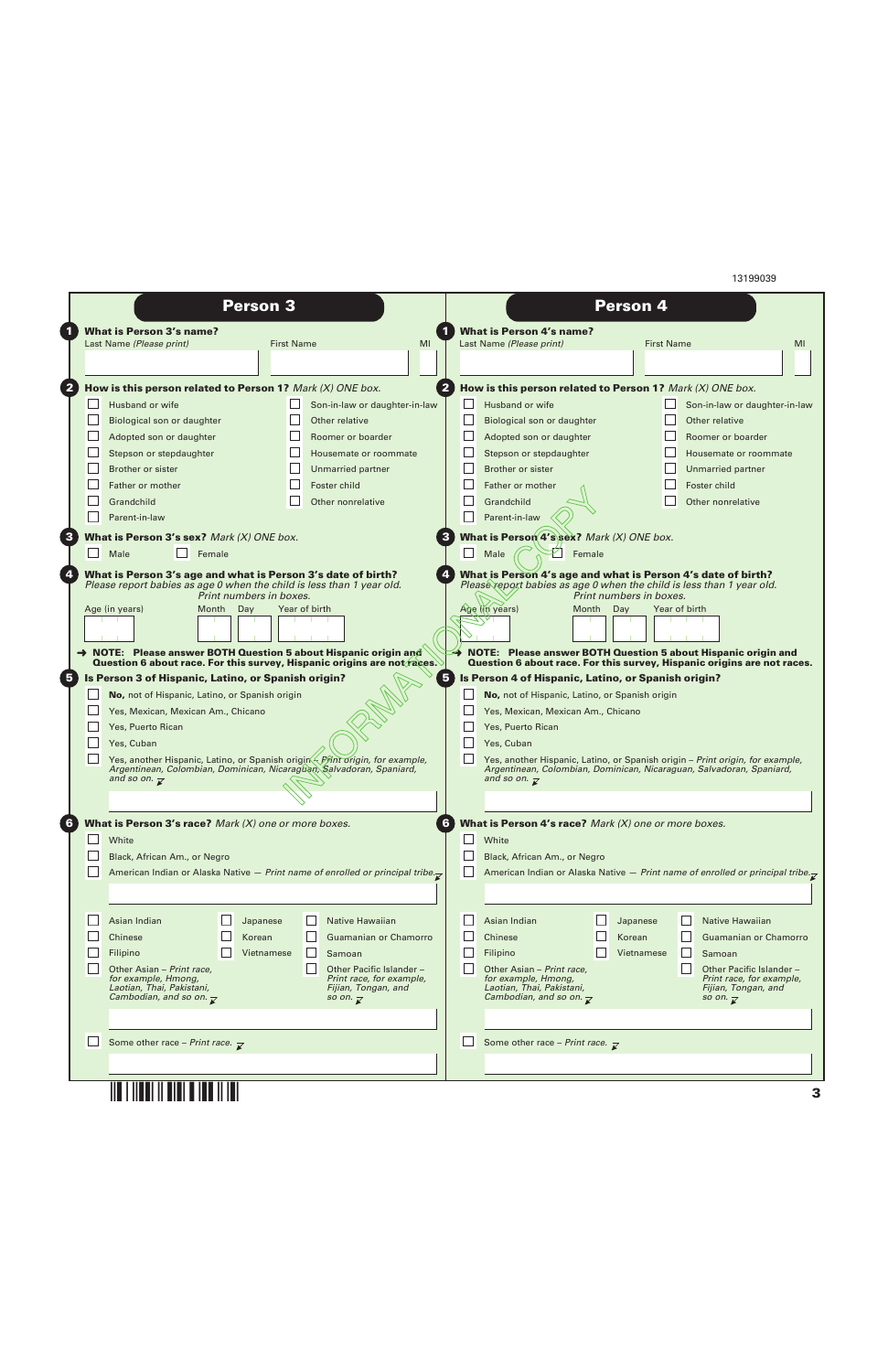|                                                             |                                                | <b>Person 5</b>                                                                                                                                           |                          |                                    | If there are more than five people living or staying here,<br>print their names in the spaces for Person 6 through Person 12. |  |
|-------------------------------------------------------------|------------------------------------------------|-----------------------------------------------------------------------------------------------------------------------------------------------------------|--------------------------|------------------------------------|-------------------------------------------------------------------------------------------------------------------------------|--|
| <b>What is Person 5's name?</b><br>Last Name (Please print) |                                                | <b>First Name</b>                                                                                                                                         | MI                       |                                    | We may call you for more information about them. $\nabla$                                                                     |  |
|                                                             |                                                |                                                                                                                                                           | Person 6                 |                                    |                                                                                                                               |  |
|                                                             |                                                |                                                                                                                                                           | Last Name (Please print) |                                    | <b>First Name</b>                                                                                                             |  |
| How is this person related to Person 1? Mark (X) ONE box.   |                                                |                                                                                                                                                           |                          |                                    |                                                                                                                               |  |
| Husband or wife                                             |                                                | Son-in-law or daughter-in-law                                                                                                                             |                          |                                    |                                                                                                                               |  |
| Biological son or daughter                                  |                                                | Other relative                                                                                                                                            |                          |                                    |                                                                                                                               |  |
| Adopted son or daughter                                     |                                                | Roomer or boarder                                                                                                                                         | Sex Male                 | $\Box$ Female                      | Age (in years)                                                                                                                |  |
| Stepson or stepdaughter                                     |                                                | Housemate or roommate                                                                                                                                     |                          |                                    |                                                                                                                               |  |
| Brother or sister                                           |                                                | <b>Unmarried partner</b>                                                                                                                                  | <b>Person 7</b>          |                                    |                                                                                                                               |  |
| Father or mother                                            |                                                | Foster child                                                                                                                                              | Last Name (Please print) |                                    | <b>First Name</b>                                                                                                             |  |
| Grandchild                                                  |                                                | Other nonrelative                                                                                                                                         |                          |                                    |                                                                                                                               |  |
| Parent-in-law                                               |                                                |                                                                                                                                                           |                          |                                    |                                                                                                                               |  |
|                                                             |                                                |                                                                                                                                                           |                          |                                    |                                                                                                                               |  |
| What is Person 5's sex? Mark (X) ONE box.                   |                                                |                                                                                                                                                           | Male<br>$Sex$ $\Box$     | Female                             | Age (in years)                                                                                                                |  |
| Male<br>$\Box$                                              | $\Box$ Female                                  |                                                                                                                                                           | <b>Person 8</b>          |                                    |                                                                                                                               |  |
|                                                             |                                                | What is Person 5's age and what is Person 5's date of birth?                                                                                              | Last Name (Please print) |                                    | <b>First Name</b>                                                                                                             |  |
|                                                             | Print numbers in boxes.                        | Please report babies as age 0 when the child is less than 1 year old.                                                                                     |                          |                                    |                                                                                                                               |  |
| Age (in years)                                              | Month<br>Day                                   | Year of birth                                                                                                                                             |                          |                                    |                                                                                                                               |  |
|                                                             |                                                |                                                                                                                                                           |                          |                                    |                                                                                                                               |  |
|                                                             |                                                |                                                                                                                                                           | <b>Sex</b><br>Male       | Female                             |                                                                                                                               |  |
|                                                             |                                                | A NOTE: Please answer BOTH Question 5 about Hispanic origin and                                                                                           |                          |                                    | Age (in years)                                                                                                                |  |
|                                                             |                                                | Question 6 about race. For this survey, Hispanic origins are not races.                                                                                   | Person 9                 |                                    |                                                                                                                               |  |
| Is Person 5 of Hispanic, Latino, or Spanish origin?         |                                                |                                                                                                                                                           | Last Name (Please print) |                                    | <b>First Name</b>                                                                                                             |  |
|                                                             | No, not of Hispanic, Latino, or Spanish origin |                                                                                                                                                           |                          |                                    |                                                                                                                               |  |
|                                                             | Yes, Mexican, Mexican Am., Chicano             |                                                                                                                                                           |                          |                                    |                                                                                                                               |  |
| Yes, Puerto Rican                                           |                                                |                                                                                                                                                           |                          |                                    |                                                                                                                               |  |
|                                                             |                                                |                                                                                                                                                           |                          |                                    |                                                                                                                               |  |
| Yes, Cuban                                                  |                                                |                                                                                                                                                           | Male<br>Sex              | $\overline{\phantom{a}}$<br>Female | Age (in years)                                                                                                                |  |
|                                                             |                                                |                                                                                                                                                           |                          |                                    |                                                                                                                               |  |
| and so on. $\overline{\mathcal{X}}$                         |                                                | Yes, another Hispanic, Latino, or Spanish origin <i>(Prifit origin, for example, Argentinean, Colombian, Dominican, Nicaraguan, Salvadoran, Spaniard,</i> | Person 10                |                                    |                                                                                                                               |  |
|                                                             |                                                |                                                                                                                                                           | Last Name (Please print) |                                    | <b>First Name</b>                                                                                                             |  |
|                                                             |                                                |                                                                                                                                                           |                          |                                    |                                                                                                                               |  |
| What is Person 5's race? Mark $(X)$ one or more boxes.      |                                                |                                                                                                                                                           |                          |                                    |                                                                                                                               |  |
| White                                                       |                                                |                                                                                                                                                           |                          |                                    |                                                                                                                               |  |
| Black, African Am., or Negro                                |                                                |                                                                                                                                                           | Male<br>$Sex$            | Female                             | Age (in years)                                                                                                                |  |
|                                                             |                                                | American Indian or Alaska Native - Print name of enrolled or principal tribe. $\mathcal{F}$                                                               | <b>Person 11</b>         |                                    |                                                                                                                               |  |
|                                                             |                                                |                                                                                                                                                           | Last Name (Please print) |                                    | <b>First Name</b>                                                                                                             |  |
|                                                             |                                                |                                                                                                                                                           |                          |                                    |                                                                                                                               |  |
| Asian Indian                                                | Japanese                                       | $\Box$<br>Native Hawaiian                                                                                                                                 |                          |                                    |                                                                                                                               |  |
| Chinese                                                     | Korean                                         | Guamanian or Chamorro                                                                                                                                     |                          |                                    |                                                                                                                               |  |
| Filipino                                                    | Vietnamese                                     | Samoan                                                                                                                                                    | Male<br>Sex              | Female                             |                                                                                                                               |  |
| Other Asian - Print race,                                   |                                                | Other Pacific Islander -                                                                                                                                  |                          |                                    | Age (in years)                                                                                                                |  |
| for example, Hmong,<br>Laotian, Thai, Pakistani,            |                                                | Print race, for example,<br>Fijian, Tongan, and                                                                                                           | Person 12                |                                    |                                                                                                                               |  |
| Cambodian, and so on. $\overline{\mathcal{X}}$              |                                                | so on. $\overline{\mathcal{K}}$                                                                                                                           | Last Name (Please print) |                                    | <b>First Name</b>                                                                                                             |  |
|                                                             |                                                |                                                                                                                                                           |                          |                                    |                                                                                                                               |  |
|                                                             |                                                |                                                                                                                                                           |                          |                                    |                                                                                                                               |  |
| Some other race - Print race. $\sqrt{\ }$                   |                                                |                                                                                                                                                           | Male<br>$Sex$ $\Box$     | $\mathbf{L}$<br>Female             |                                                                                                                               |  |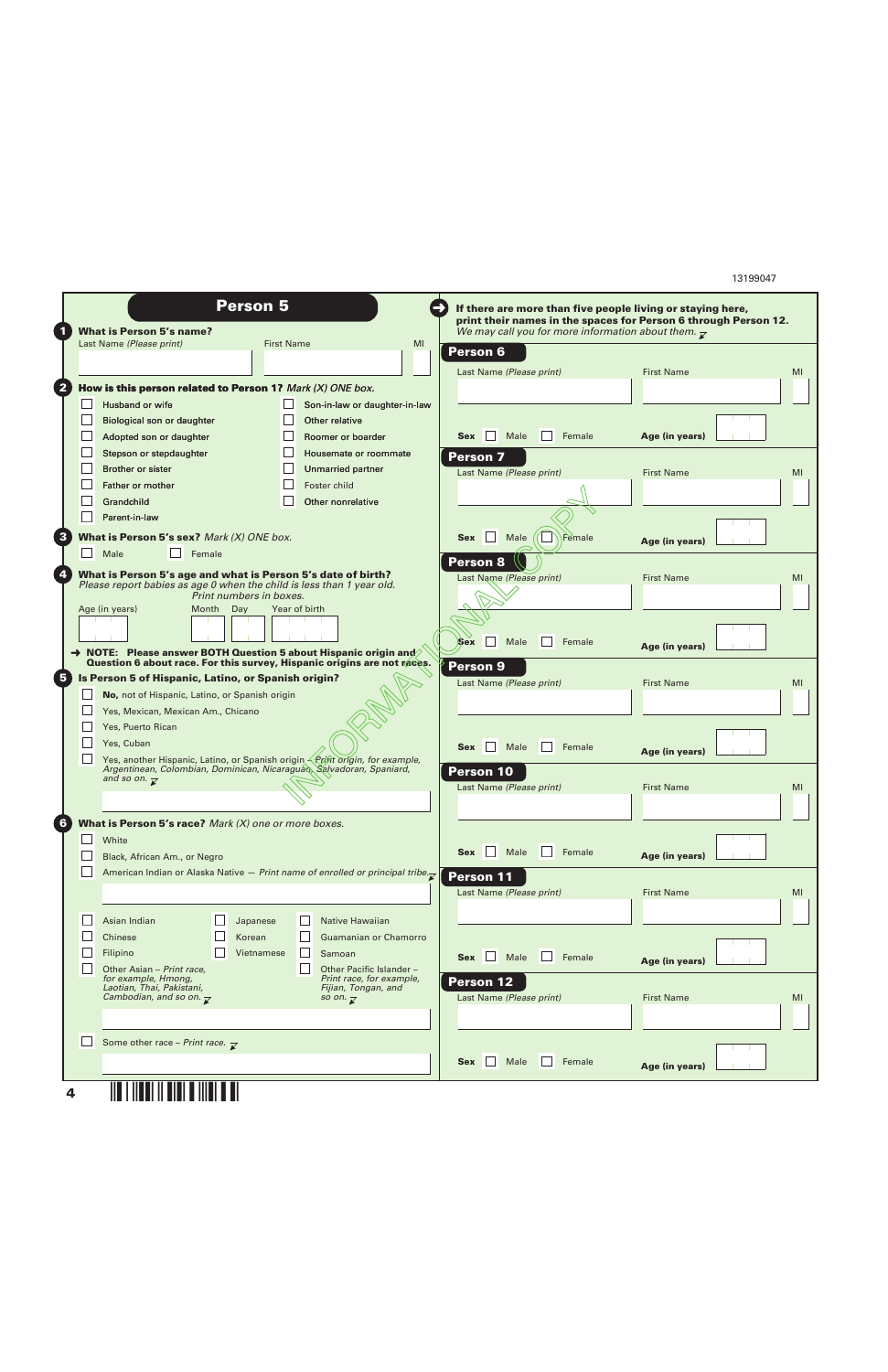Yes No

 $\Box$ 

П

 $\Box$  $\Box$ 

П

П

П

 $\Box$ 

 $\Box$ 

П

 $\Box$ 

 $\Box$ 

П

П

#### **Housing** ➜ **Does this house, apartment, or mobile 8 A Please answer the following** *Answer questions 4 – 6 if this is a HOUSE* **questions about the house, home have –** *OR A MOBILE HOME; otherwise, SKIP to* **apartment, or mobile home at the** *question 7a.* **address on the mailing label.** a. hot and cold running water? b. a flush toilet? **1 Which best describes this building? How many acres is this house or 4** *Include all apartments, flats, etc., even if* c. a bathtub or shower? **mobile home on?** *vacant.* d. a sink with a faucet? Less than 1 acre ➔ *SKIP to question 6* 10<br>
I Less than 1 acre → *SKIP* to question 6<br>
10 or more acres<br>
10 or more acres<br>
I **IN THE PAST 12 MONTHS, what**<br>
were the actual sales of all agricultured<br>
Products from this property?<br>
I None<br>
I St 1.0 00 to \$2,499<br>
I П A mobile home 1 to 9.9 acres  $\mathbf e$  a stove or range?  $\Box$ A one-family house detached from any □ 10 or more acres other house f. a refrigerator?  $\Box$ A one-family house attached to one or g. telephone service from which you can both make more houses **5 IN THE PAST 12 MONTHS, what** П A building with 2 apartments and receive calls? *Include* **were the actual sales of all agricultural** *cell phones.*  $\Box$ A building with 3 or 4 apartments **products from this property?**  $\Box$ A building with 5 to 9 apartments None **9 How many automobiles, vans, and trucks** A building with 10 to 19 apartments **of one-ton capacity or less are kept at**  $\Box$  \$1 to \$999  $\Box$ A building with 20 to 49 apartments **home for use by members of this**  $\sqrt{51,000}$  to \$2,499 **household?** П A building with 50 or more apartments  $\Box$  \$2,500 to \$4,999  $\Box$ Boat, RV, van, etc. None \$5,000 to \$9,999 1 \$10,000 or more 2 **2 About when was this building first built?** 3 **6 Is there a business (such as a store or** 2000 or later – *Specify year* 4 **barber shop) or a medical office on** 5 **this property?** 6 or more Yes  $\Box$ 1990 to 1999 No  $\Box$ 1980 to 1989 **Which FUEL is used MOST for heating this house, apartment, or mobile home?**  $\Box$ 1970 to 1979 **7 a. How many separate rooms are in this**  $\Box$ 1960 to 1969 **house, apartment, or mobile home?**  $\Box$ Gas: from underground pipes serving the *Rooms must be separated by built-in*  $\Box$ neighborhood 1950 to 1959 *archways or walls that extend out at least* Gas: bottled, tank, or LP  $\Box$ 1940 to 1949 *6 inches and go from floor to ceiling.* Electricity  $\Box$ 1939 or earlier • *INCLUDE bedrooms, kitchens, etc.*  $\Box$ Fuel oil, kerosene, etc. • *EXCLUDE bathrooms, porches, balconies, foyers, halls, or unfinished basements.*  $\Box$ Coal or coke Number of rooms  $\Box$ Wood **3 When did PERSON 1 (listed on page 2) move into this house, apartment, or**  $\Box$ Solar energy **mobile home?**  $\Box$ Other fuel Month Year  $\Box$ No fuel used **b. How many of these rooms are bedrooms?** *Count as bedrooms those rooms you would list if this house, apartment, or mobile home were for sale or rent. If this is an efficiency/studio apartment, print "0".* Number of bedrooms

**§.4{W¤**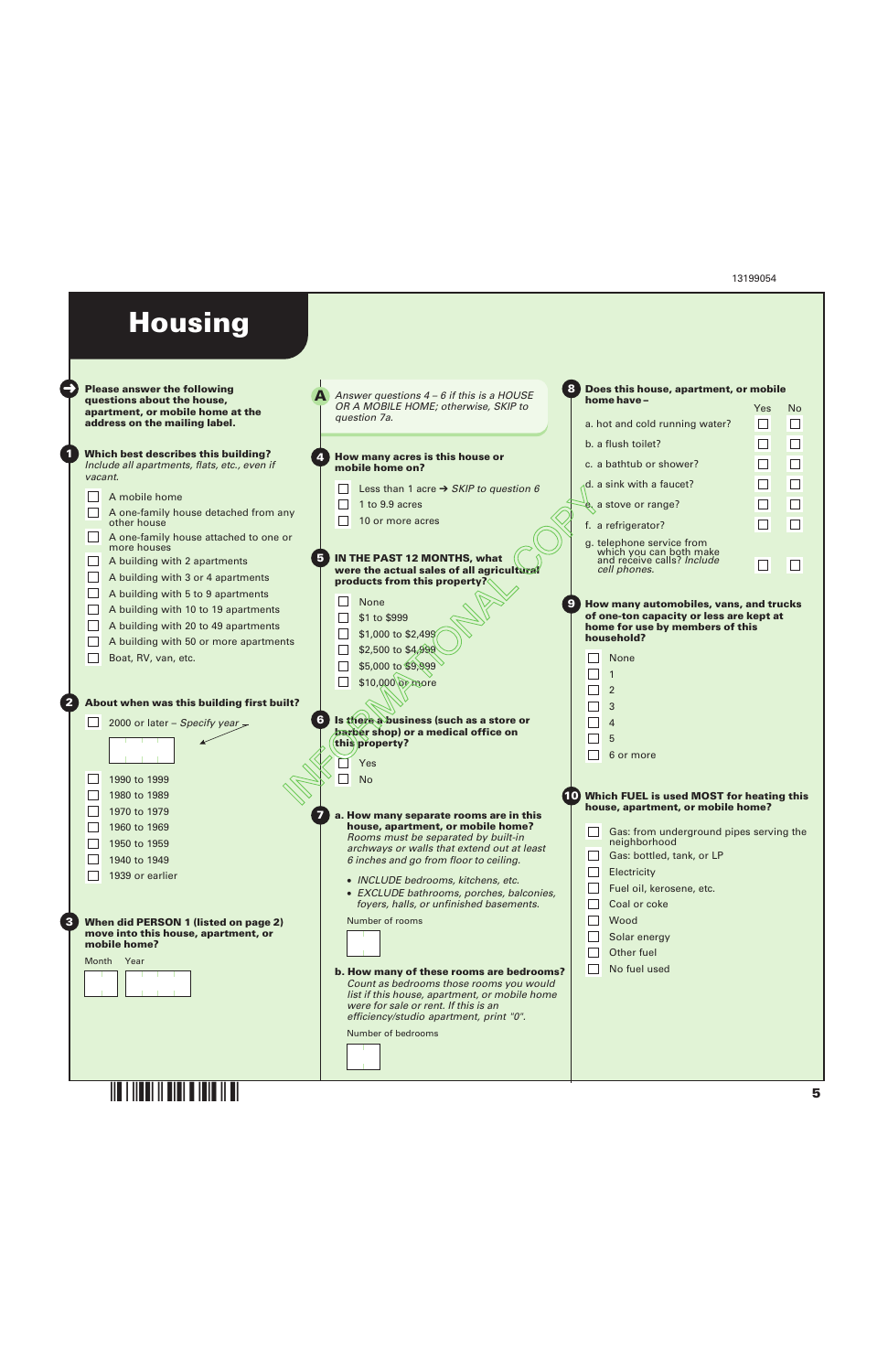### **Housing (continued)**

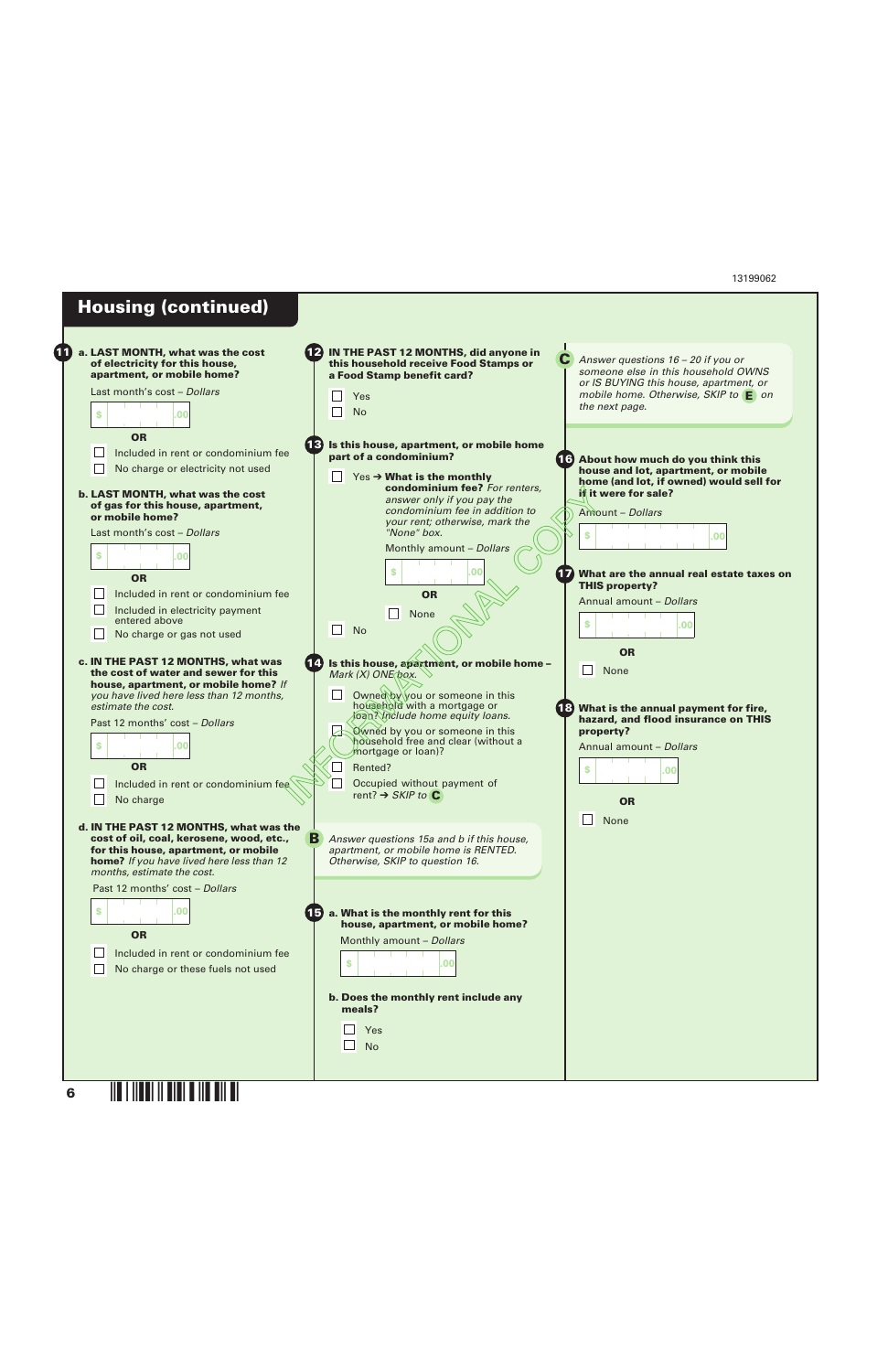## **Housing (continued)**

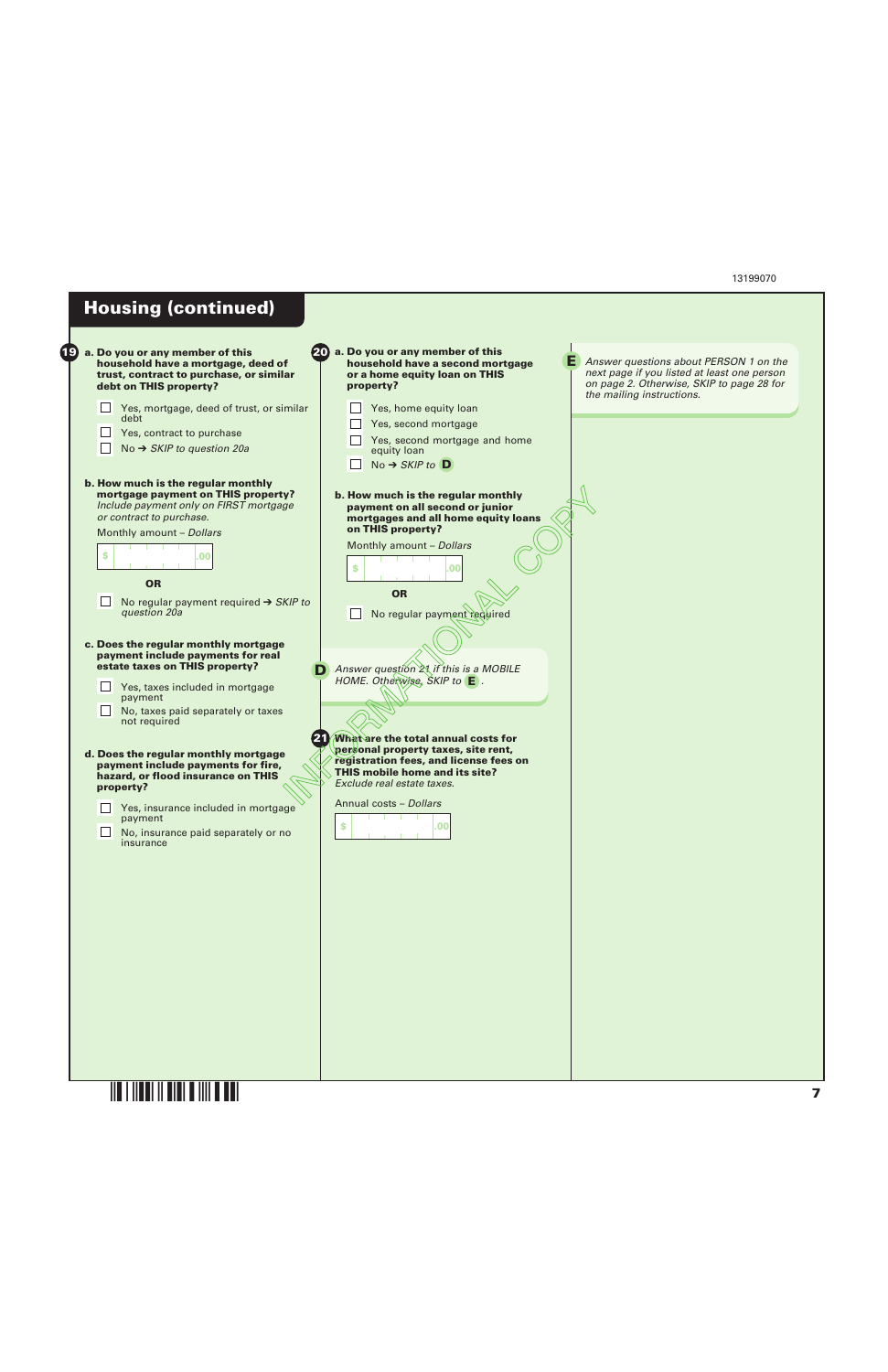|                         | <b>Person 1</b><br>Please copy the name of Person 1 from page 2,<br>then continue answering questions below.<br><b>Last Name</b>                           | What is the highest degree or level of school<br>this person has COMPLETED? Mark (X) ONE box.<br>If currently enrolled, mark the previous grade or<br>highest degree received.<br><b>NO SCHOOLING COMPLETED</b> | 13 What is this person's ancestry or ethnic origin?                                                                                                                   |
|-------------------------|------------------------------------------------------------------------------------------------------------------------------------------------------------|-----------------------------------------------------------------------------------------------------------------------------------------------------------------------------------------------------------------|-----------------------------------------------------------------------------------------------------------------------------------------------------------------------|
|                         |                                                                                                                                                            | No schooling completed                                                                                                                                                                                          | (For example: Italian, Jamaican, African Am.,<br>Cambodian, Cape Verdean, Norwegian, Dominican,                                                                       |
|                         |                                                                                                                                                            | <b>NURSERY OR PRESCHOOL THROUGH GRADE 12</b>                                                                                                                                                                    | French Canadian, Haitian, Korean, Lebanese, Polish,<br>Nigerian, Mexican, Taiwanese, Ukrainian, and so on.)                                                           |
|                         | <b>First Name</b><br>MI                                                                                                                                    | Nursery school<br>$\mathbf{I}$                                                                                                                                                                                  |                                                                                                                                                                       |
|                         |                                                                                                                                                            | Kindergarten                                                                                                                                                                                                    | 14 a. Does this person speak a language other than<br><b>English at home?</b>                                                                                         |
| $\overline{\mathbf{z}}$ | Where was this person born?                                                                                                                                | Grade 1 through 11 - Specify<br>grade 1 – 11                                                                                                                                                                    |                                                                                                                                                                       |
|                         | In the United States - Print name of state.                                                                                                                |                                                                                                                                                                                                                 | Yes                                                                                                                                                                   |
|                         |                                                                                                                                                            |                                                                                                                                                                                                                 | No $\rightarrow$ SKIP to question 15a                                                                                                                                 |
|                         |                                                                                                                                                            | 12th grade - NO DIPLOMA                                                                                                                                                                                         | <b>b.</b> What is this language?                                                                                                                                      |
|                         | Outside the United States - Print name of<br>foreign country, or Puerto Rico, Guam, etc.                                                                   | <b>HIGH SCHOOL GRADUATE</b>                                                                                                                                                                                     |                                                                                                                                                                       |
|                         |                                                                                                                                                            | Regular high school diploma                                                                                                                                                                                     |                                                                                                                                                                       |
|                         |                                                                                                                                                            | <b>GED</b> or alternative credential                                                                                                                                                                            | For example: Korean, Italian, Spanish, Vietnamese                                                                                                                     |
| 8                       | Is this person a citizen of the United States?                                                                                                             | <b>COLLEGE OR SOME COLLEGE</b>                                                                                                                                                                                  | c. How well does this person speak English?                                                                                                                           |
|                         | Yes, born in the United States → SKIP to 10a                                                                                                               | Some college credit, but less than 1 year of<br>$\mathbf{L}$                                                                                                                                                    | Very well                                                                                                                                                             |
|                         | ⊔<br>Yes, born in Puerto Rico, Guam, the<br>U.S. Virgin Islands, or Northern Marianas                                                                      | college credit<br>1 or more years of college credit, no degree                                                                                                                                                  | Well                                                                                                                                                                  |
|                         |                                                                                                                                                            | Associate's degree (for example: AA, AS)                                                                                                                                                                        | Not well                                                                                                                                                              |
|                         | Yes, born abroad of U.S. citizen parent<br>or parents                                                                                                      | Bachelor's degree (for example: BA, BS)                                                                                                                                                                         | Not at all                                                                                                                                                            |
|                         | Yes, U.S. citizen by naturalization - Print year                                                                                                           | AFTER BACHELOR'S DEGREE                                                                                                                                                                                         | a. Did this person live in this house or apartment<br>(15)                                                                                                            |
|                         | of naturalization                                                                                                                                          |                                                                                                                                                                                                                 | 1 year ago?                                                                                                                                                           |
|                         |                                                                                                                                                            | Master's degree (for example: MA, MS, MEng,<br>MEd, MSW, MBA)                                                                                                                                                   | Person is under 1 year old $\rightarrow$ SKIP to                                                                                                                      |
|                         | $\perp$<br>No, not a U.S. citizen                                                                                                                          | Professional degree beyond a bachelor's degree<br>(for example: MD, DDS, DVM, LLB, JD)                                                                                                                          | question 16                                                                                                                                                           |
|                         |                                                                                                                                                            | Doctorate degree (for example: PhD, EdD)                                                                                                                                                                        | Yes, this house $\rightarrow$ SKIP to question 16                                                                                                                     |
| $\bullet$               | When did this person come to live in the<br><b>United States?</b> Print numbers in boxes.<br>Year                                                          |                                                                                                                                                                                                                 | No, outside the United States and<br>$\Box$<br>Puerto Rico - Print name of foreign country,<br>or U.S. Virgin Islands, Guam, etc., below;<br>then SKIP to question 16 |
|                         |                                                                                                                                                            | Answer question 12 if this person has a                                                                                                                                                                         |                                                                                                                                                                       |
|                         | 10 a. At any time IN THE LAST 3 MONTHS, has this                                                                                                           | bachelor's degree or higher. Otherwise,<br>SKIP to question 13.                                                                                                                                                 |                                                                                                                                                                       |
|                         | person attended school or college? Include                                                                                                                 |                                                                                                                                                                                                                 | No, different house in the United States or<br>Puerto Rico                                                                                                            |
|                         | only nursery or preschool, kindergarten,<br>elementary school, home school, and schooling<br>which leads to a high school diploma or a college             |                                                                                                                                                                                                                 | b. Where did this person live 1 year ago?                                                                                                                             |
|                         | degree.                                                                                                                                                    | $\overline{12}$<br>This question focuses on this person's                                                                                                                                                       | <b>Address (Number and street name)</b>                                                                                                                               |
|                         | $\Box$<br>No, has not attended in the last 3<br>months $\rightarrow$ SKIP to question 11                                                                   | <b>BACHELOR'S DEGREE. Please print below the</b><br>specific major(s) of any BACHELOR'S DEGREES                                                                                                                 |                                                                                                                                                                       |
|                         | Yes, public school, public college<br>$\Box$                                                                                                               | this person has received. (For example: chemical                                                                                                                                                                |                                                                                                                                                                       |
|                         | Yes, private school, private college,                                                                                                                      | engineering, elementary teacher education,<br>organizational psychology)                                                                                                                                        |                                                                                                                                                                       |
|                         | home school<br>b. What grade or level was this person attending?<br>Mark $(X)$ ONE box.                                                                    |                                                                                                                                                                                                                 | Name of city, town, or post office                                                                                                                                    |
|                         | $\Box$<br>Nursery school, preschool                                                                                                                        |                                                                                                                                                                                                                 |                                                                                                                                                                       |
|                         | $\mathbf{L}$<br>Kindergarten                                                                                                                               |                                                                                                                                                                                                                 | Name of U.S. county or municipio in<br><b>Puerto Rico</b>                                                                                                             |
|                         | Grade 1 through 12 - Specify                                                                                                                               |                                                                                                                                                                                                                 |                                                                                                                                                                       |
|                         | grade 1 – 12 –                                                                                                                                             |                                                                                                                                                                                                                 |                                                                                                                                                                       |
|                         |                                                                                                                                                            |                                                                                                                                                                                                                 | Name of U.S. state or<br><b>Puerto Rico</b><br><b>ZIP Code</b>                                                                                                        |
|                         | ⊔<br>College undergraduate years (freshman to<br>senior)                                                                                                   |                                                                                                                                                                                                                 |                                                                                                                                                                       |
|                         | $\mathcal{L}_{\mathcal{A}}$<br>Graduate or professional school beyond a<br>bachelor's degree (for example: MA or PhD<br>program, or medical or law school) |                                                                                                                                                                                                                 |                                                                                                                                                                       |
| 8                       |                                                                                                                                                            |                                                                                                                                                                                                                 |                                                                                                                                                                       |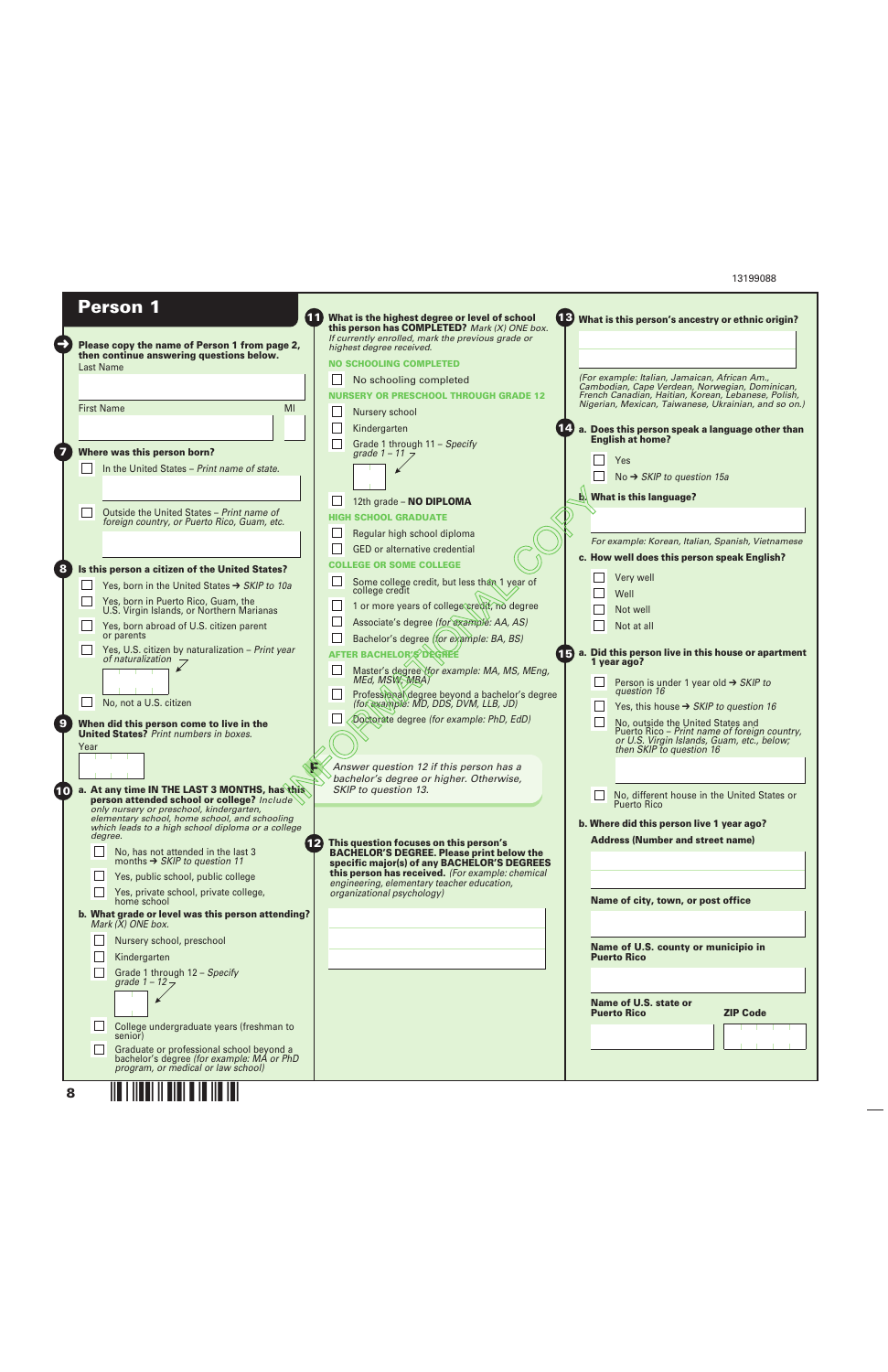|           | <b>Person 1 (continued)</b>                                                                                                                                                                                                                                                                                                                                                                                                                                                                                                                                         |                                                            | H<br>Answer question 19 if this person is                                                                                                                                                                                                                                                                                                                               | c. How long has this grandparent been                                                                                                                                                                                                                                                                                                                                                                                                                                                                                                                                                                                                                                                                                                                                                                                                                                                                                                |
|-----------|---------------------------------------------------------------------------------------------------------------------------------------------------------------------------------------------------------------------------------------------------------------------------------------------------------------------------------------------------------------------------------------------------------------------------------------------------------------------------------------------------------------------------------------------------------------------|------------------------------------------------------------|-------------------------------------------------------------------------------------------------------------------------------------------------------------------------------------------------------------------------------------------------------------------------------------------------------------------------------------------------------------------------|--------------------------------------------------------------------------------------------------------------------------------------------------------------------------------------------------------------------------------------------------------------------------------------------------------------------------------------------------------------------------------------------------------------------------------------------------------------------------------------------------------------------------------------------------------------------------------------------------------------------------------------------------------------------------------------------------------------------------------------------------------------------------------------------------------------------------------------------------------------------------------------------------------------------------------------|
| 【16】      | Is this person CURRENTLY covered by any of the<br>following types of health insurance or health<br>coverage plans? Mark "Yes" or "No" for EACH type                                                                                                                                                                                                                                                                                                                                                                                                                 |                                                            | 15 years old or over. Otherwise, SKIP to<br>the questions for Person 2 on page 12.                                                                                                                                                                                                                                                                                      | responsible for the(se) grandchild(ren)?<br>If the grandparent is financially responsible for<br>more than one grandchild, answer the question<br>for the grandchild for whom the grandparent has<br>been responsible for the longest period of time.                                                                                                                                                                                                                                                                                                                                                                                                                                                                                                                                                                                                                                                                                |
|           | of coverage in items a - h.<br>a. Insurance through a current or<br>former employer or union (of this<br>person or another family member)<br>b. Insurance purchased directly from<br>an insurance company (by this                                                                                                                                                                                                                                                                                                                                                  | No<br>Yes:<br>$\Box$<br>$\Box$<br>$\Box$<br>$\Box$         | (19)<br>Because of a physical, mental, or emotional<br>condition, does this person have difficulty<br>doing errands alone such as visiting a doctor's<br>office or shopping?<br>Yes                                                                                                                                                                                     | Less than 6 months<br>6 to 11 months<br>1 or 2 years<br>3 or 4 years                                                                                                                                                                                                                                                                                                                                                                                                                                                                                                                                                                                                                                                                                                                                                                                                                                                                 |
|           | person or another family member)                                                                                                                                                                                                                                                                                                                                                                                                                                                                                                                                    |                                                            | <b>No</b>                                                                                                                                                                                                                                                                                                                                                               | 5 or more years                                                                                                                                                                                                                                                                                                                                                                                                                                                                                                                                                                                                                                                                                                                                                                                                                                                                                                                      |
| <b>17</b> | c. Medicare, for people 65 and older,<br>or people with certain disabilities<br>d. Medicaid, Medical Assistance, or<br>any kind of government-assistance<br>plan for those with low incomes<br>or a disability<br>e. TRICARE or other military health care<br>f. VA (including those who have ever<br>used or enrolled for VA health care)<br>g. Indian Health Service<br>h. Any other type of health insurance<br>or health coverage plan - Specify $\rightarrow$<br>a. Is this person deaf or does he/she have<br>serious difficulty hearing?<br>Yes<br><b>No</b> | $\Box$<br>$\Box$<br>$\perp$<br>$\perp$<br>$\Box$<br>$\Box$ | 20<br>What is this person's marital status?<br>Now married<br>Widowed<br><b>Divorced</b><br>Separated<br>Never married $\rightarrow$ SKIP to $\Box$<br>In the PAST 12 MONTHS did this person get-<br>(21)<br>Yes<br><b>No</b><br>a. Married?<br>b. Widowed?<br>c. Divorced?<br>How many times has this person been married?<br>Once<br>Two times<br>Three of more times | Has this person ever served on active duty in the<br>26<br><b>U.S. Armed Forces, military Reserves, or National</b><br><b>Guard?</b> Active duty does not include training for the<br>Reserves or National Guard, but DOES include<br>activation, for example, for the Persian Gulf War.<br>Yes, now on active duty<br>Yes, on active duty during<br>the last 12 months, but not now<br>Yes, on active duty in the past, but not<br>$\Box$<br>during the last 12 months<br>No, training for Reserves or National Guard<br>only $\rightarrow$ SKIP to question 28a<br>No, never served in the military $\rightarrow$ SKIP to<br>question 29a<br>27<br>When did this person serve on active duty in the<br><b>U.S. Armed Forces?</b> Mark $(X)$ a box for EACH period<br>in which this person served, even if just for part of the<br>period.<br>September 2001 or later<br>August 1990 to August 2001 (including<br>Persian Gulf War) |
|           | b. Is this person blind or does he/she have<br>serious difficulty seeing even when wearing<br>glasses?<br>Yes<br>No<br>Answer question $18a - c$ if this person is                                                                                                                                                                                                                                                                                                                                                                                                  |                                                            | In what year did this person last get married?<br>23<br>Year<br>Answer question 24 if this person is<br>female and 15 - 50 years old. Otherwise,                                                                                                                                                                                                                        | September 1980 to July 1990<br>May 1975 to August 1980<br>$\overline{\phantom{a}}$<br>Vietnam era (August 1964 to April 1975)<br>March 1961 to July 1964<br>February 1955 to February 1961<br>Korean War (July 1950 to January 1955)                                                                                                                                                                                                                                                                                                                                                                                                                                                                                                                                                                                                                                                                                                 |
|           | 5 years old or over. Otherwise, SKIP to<br>the questions for Person 2 on page 12.                                                                                                                                                                                                                                                                                                                                                                                                                                                                                   |                                                            | SKIP to question 25a.                                                                                                                                                                                                                                                                                                                                                   | January 1947 to June 1950<br>$\Box$<br>World War II (December 1941 to December 1946)                                                                                                                                                                                                                                                                                                                                                                                                                                                                                                                                                                                                                                                                                                                                                                                                                                                 |
| (18)      | a. Because of a physical, mental, or emotional<br>condition, does this person have serious<br>difficulty concentrating, remembering, or<br>making decisions?                                                                                                                                                                                                                                                                                                                                                                                                        |                                                            | 24<br>Has this person given birth to any children in<br>the past 12 months?<br>Yes<br><b>No</b>                                                                                                                                                                                                                                                                         | November 1941 or earlier<br>a. Does this person have a VA service-connected<br>disability rating?<br>Yes (such as 0%, 10%, 20%, , 100%)                                                                                                                                                                                                                                                                                                                                                                                                                                                                                                                                                                                                                                                                                                                                                                                              |
|           | Yes<br><b>No</b><br>b. Does this person have serious difficulty                                                                                                                                                                                                                                                                                                                                                                                                                                                                                                     |                                                            | a. Does this person have any of his/her own<br>grandchildren under the age of 18 living in<br>this house or apartment?                                                                                                                                                                                                                                                  | No $\rightarrow$ SKIP to question 29a                                                                                                                                                                                                                                                                                                                                                                                                                                                                                                                                                                                                                                                                                                                                                                                                                                                                                                |
|           | walking or climbing stairs?<br>Yes<br><b>No</b><br>c. Does this person have difficulty dressing or<br>bathing?                                                                                                                                                                                                                                                                                                                                                                                                                                                      |                                                            | Yes<br>No $\rightarrow$ SKIP to question 26<br>b. Is this grandparent currently responsible for<br>most of the basic needs of any grandchild(ren)<br>under the age of 18 who live(s) in this house or<br>apartment?                                                                                                                                                     | b. What is this person's service-connected<br>disability rating?<br>0 percent<br>10 or 20 percent<br>30 or 40 percent<br>50 or 60 percent                                                                                                                                                                                                                                                                                                                                                                                                                                                                                                                                                                                                                                                                                                                                                                                            |
|           | Yes<br><b>No</b>                                                                                                                                                                                                                                                                                                                                                                                                                                                                                                                                                    |                                                            | Yes<br>No $\rightarrow$ SKIP to question 26                                                                                                                                                                                                                                                                                                                             | 70 percent or higher                                                                                                                                                                                                                                                                                                                                                                                                                                                                                                                                                                                                                                                                                                                                                                                                                                                                                                                 |
|           |                                                                                                                                                                                                                                                                                                                                                                                                                                                                                                                                                                     |                                                            |                                                                                                                                                                                                                                                                                                                                                                         |                                                                                                                                                                                                                                                                                                                                                                                                                                                                                                                                                                                                                                                                                                                                                                                                                                                                                                                                      |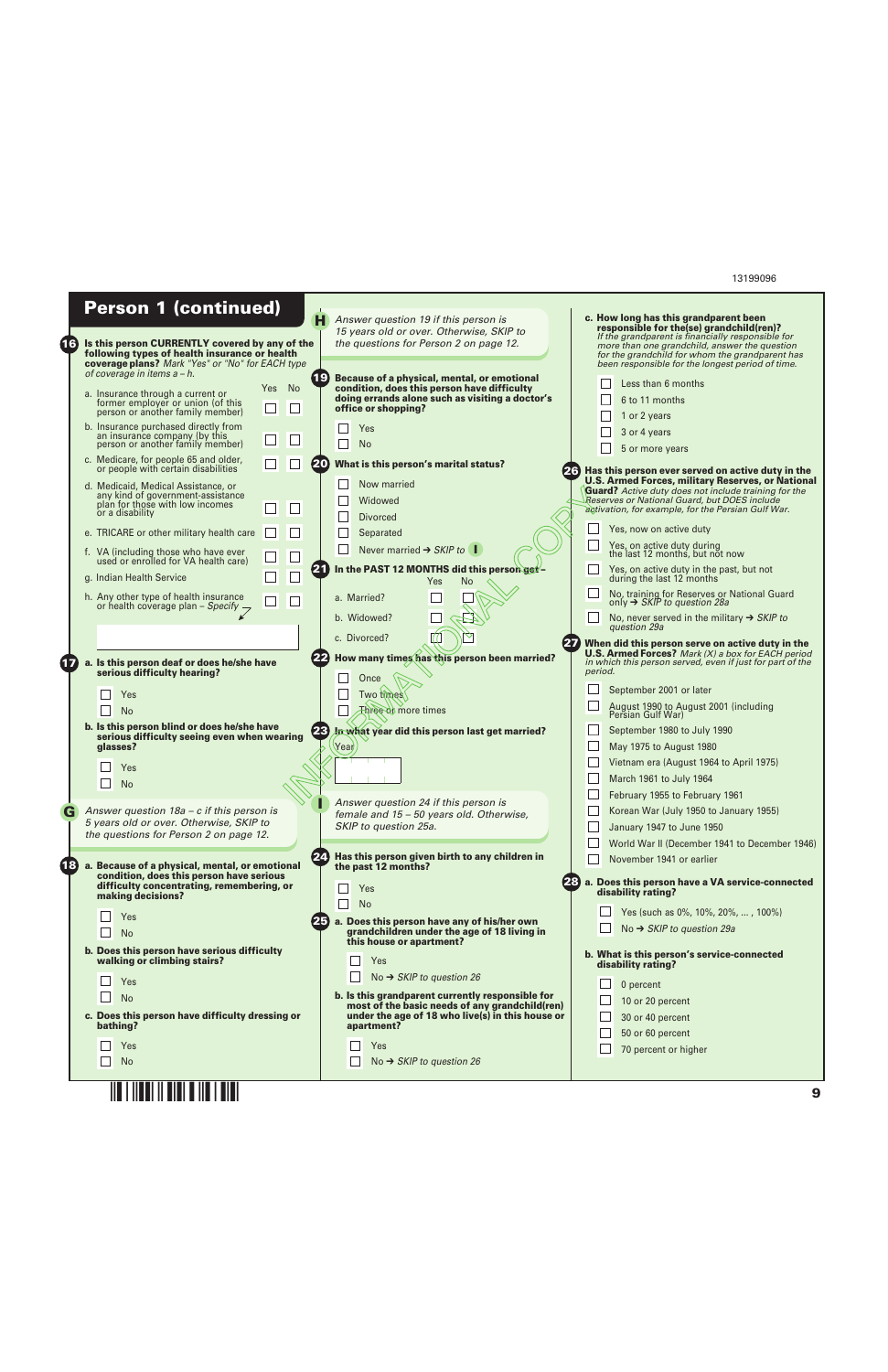| <b>Person 1 (continued)</b>                                                                                    |                                                                                                                                    |                                                                                                                                      |
|----------------------------------------------------------------------------------------------------------------|------------------------------------------------------------------------------------------------------------------------------------|--------------------------------------------------------------------------------------------------------------------------------------|
|                                                                                                                | Answer question 32 if you marked "Car,<br>truck, or van" in question 31. Otherwise,                                                | 36)<br>During the LAST 4 WEEKS, has this person been<br><b>ACTIVELY looking for work?</b>                                            |
| 29<br>a. LAST WEEK, did this person work for pay                                                               | SKIP to question 33.                                                                                                               | $\Box$<br>Yes                                                                                                                        |
| at a job (or business)?                                                                                        |                                                                                                                                    | No $\rightarrow$ SKIP to question 38                                                                                                 |
| Yes $\rightarrow$ SKIP to question 30<br>No - Did not work (or retired)                                        | How many people, including this person,                                                                                            |                                                                                                                                      |
|                                                                                                                | usually rode to work in the car, truck, or van<br><b>LAST WEEK?</b>                                                                | LAST WEEK, could this person have started a<br>job if offered one, or returned to work if                                            |
| b. LAST WEEK, did this person do ANY work<br>for pay, even for as little as one hour?                          | Person(s)                                                                                                                          | recalled?                                                                                                                            |
| Yes                                                                                                            |                                                                                                                                    | Yes, could have gone to work                                                                                                         |
| No $\rightarrow$ SKIP to question 35a                                                                          |                                                                                                                                    | L<br>No, because of own temporary illness<br>No, because of all other reasons (in school, etc.)                                      |
| 33<br>30<br>At what location did this person work LAST                                                         | What time did this person usually leave home<br>to go to work LAST WEEK?                                                           |                                                                                                                                      |
| <b>WEEK?</b> If this person worked at more than one<br>location, print where he or she worked most             | <b>Minute</b><br>Hour                                                                                                              | 28 When did this person last work, even for a few                                                                                    |
| last week.                                                                                                     | a.m.                                                                                                                               | days?                                                                                                                                |
| a. Address (Number and street name)                                                                            | p.m.                                                                                                                               | Within the past 12 months<br>$\Box$                                                                                                  |
|                                                                                                                |                                                                                                                                    | $\mathcal{L}_{\mathcal{A}}$<br>1 to 5 years ago $\rightarrow$ SKIP to $\Box$<br>$\Box$<br>Over 5 years ago or never worked → SKIP to |
| 34<br>If the exact address is not known, give a                                                                | How many minutes did it usually take this<br>person to get from home to work LAST WEEK?                                            | question 47                                                                                                                          |
| description of the location such as the building<br>name or the nearest street or intersection.                | <b>Minutes</b>                                                                                                                     | 39<br>a. During the PAST 12 MONTHS (52 weeks), did                                                                                   |
| b. Name of city, town, or post office                                                                          |                                                                                                                                    | this person work 50 or more weeks? Count<br>paid time off as work.                                                                   |
|                                                                                                                |                                                                                                                                    | Yes $\rightarrow$ SKIP to question 40                                                                                                |
| c. Is the work location inside the limits of that $\mathbf K$                                                  | Answer questions 35 - 38 if this person                                                                                            | <b>No</b>                                                                                                                            |
| city or town?                                                                                                  | did NOT work last week. Otherwise,<br>SKIP to question 39a.                                                                        | b. How many weeks DID this person work, even                                                                                         |
| $\vert \ \ \vert$<br>Yes                                                                                       |                                                                                                                                    | for a few hours, including paid vacation, paid<br>sick leave, and military service?                                                  |
| No, outside the city/town limits<br>85)                                                                        | a. LAST WEEK, was this person on layoff from                                                                                       | 50 to 52 weeks                                                                                                                       |
| d. Name of county                                                                                              | a job?                                                                                                                             | 48 to 49 weeks                                                                                                                       |
|                                                                                                                | Yes $\rightarrow$ SKIP to question 35c                                                                                             | 40 to 47 weeks                                                                                                                       |
| e. Name of U.S. state or foreign country                                                                       | <b>No</b>                                                                                                                          | 27 to 39 weeks<br>14 to 26 weeks                                                                                                     |
|                                                                                                                | b. LAST WEEK, was this person TEMPORARILY                                                                                          | 13 weeks or less                                                                                                                     |
| f. ZIP Code                                                                                                    | absent from a job or business?                                                                                                     |                                                                                                                                      |
|                                                                                                                | Yes, on vacation, temporary illness,<br>maternity leave, other family/personal<br>reasons, bad weather, etc. $\rightarrow$ SKIP to | During the PAST 12 MONTHS, in the WEEKS<br>40<br><b>WORKED, how many hours did this person</b>                                       |
|                                                                                                                | question 38                                                                                                                        | usually work each WEEK?<br>Usual hours worked each WEEK                                                                              |
| 81<br>How did this person usually get to work LAST                                                             | No $\rightarrow$ SKIP to question 36                                                                                               |                                                                                                                                      |
| <b>WEEK?</b> If this person usually used more than one<br>method of transportation during the trip, mark $(X)$ | c. Has this person been informed that he or she<br>will be recalled to work within the next                                        |                                                                                                                                      |
| the box of the one used for most of the distance.                                                              | 6 months OR been given a date to return to<br>work?                                                                                |                                                                                                                                      |
| Car, truck, or van<br>Motorcycle                                                                               |                                                                                                                                    |                                                                                                                                      |
| Bus or trolley bus<br>$\Box$<br>Bicycle<br>$\perp$<br>Walked<br>Streetcar or trolley car                       | Yes $\rightarrow$ SKIP to question 37<br>$\Box$<br><b>No</b>                                                                       |                                                                                                                                      |
| $\Box$<br>Subway or elevated<br>Worked at                                                                      |                                                                                                                                    |                                                                                                                                      |
| home $\rightarrow$ SKIP<br>Railroad<br>to question 39a                                                         |                                                                                                                                    |                                                                                                                                      |
| Ferryboat<br>Other method<br><b>Taxicab</b>                                                                    |                                                                                                                                    |                                                                                                                                      |
|                                                                                                                |                                                                                                                                    |                                                                                                                                      |
|                                                                                                                |                                                                                                                                    |                                                                                                                                      |
| 10                                                                                                             |                                                                                                                                    |                                                                                                                                      |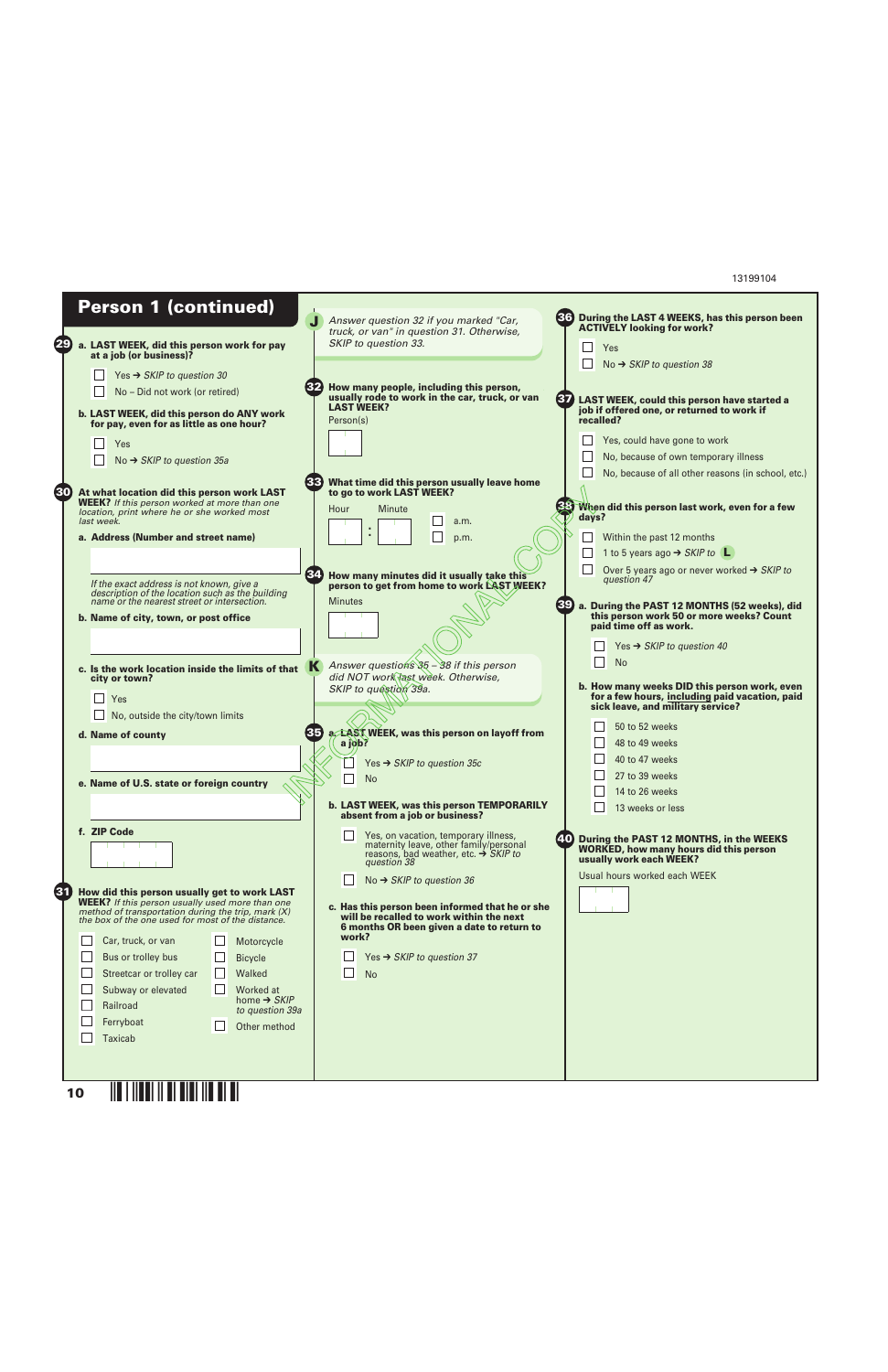

**§.4|-¤**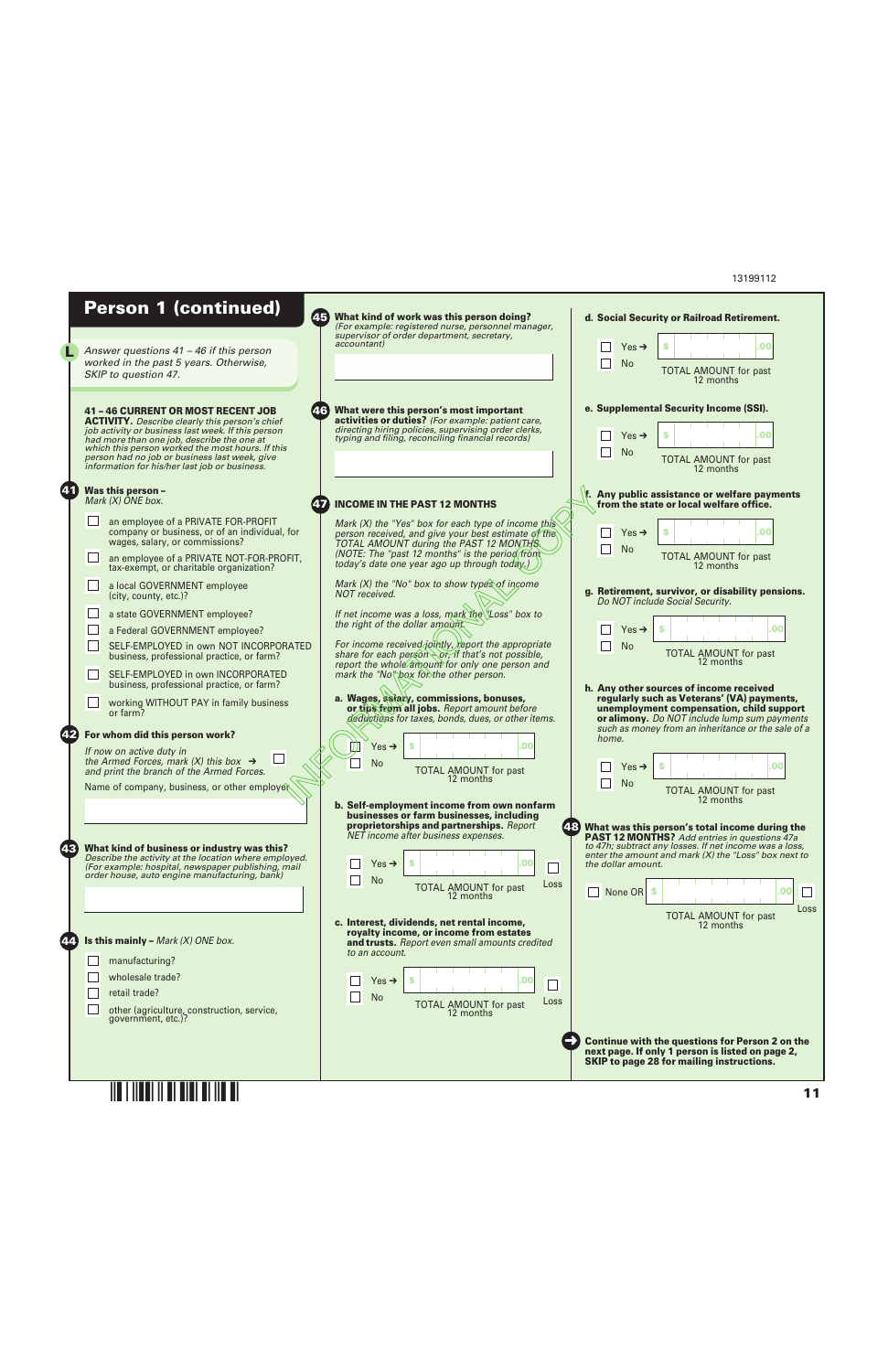### **Person 2**

**The balance of the questionnaire has questions for Person 2, Person 3, Person 4, and Person 5. The questions are the same as the questions for Person 1.**

**INFORMATIONAL COPY**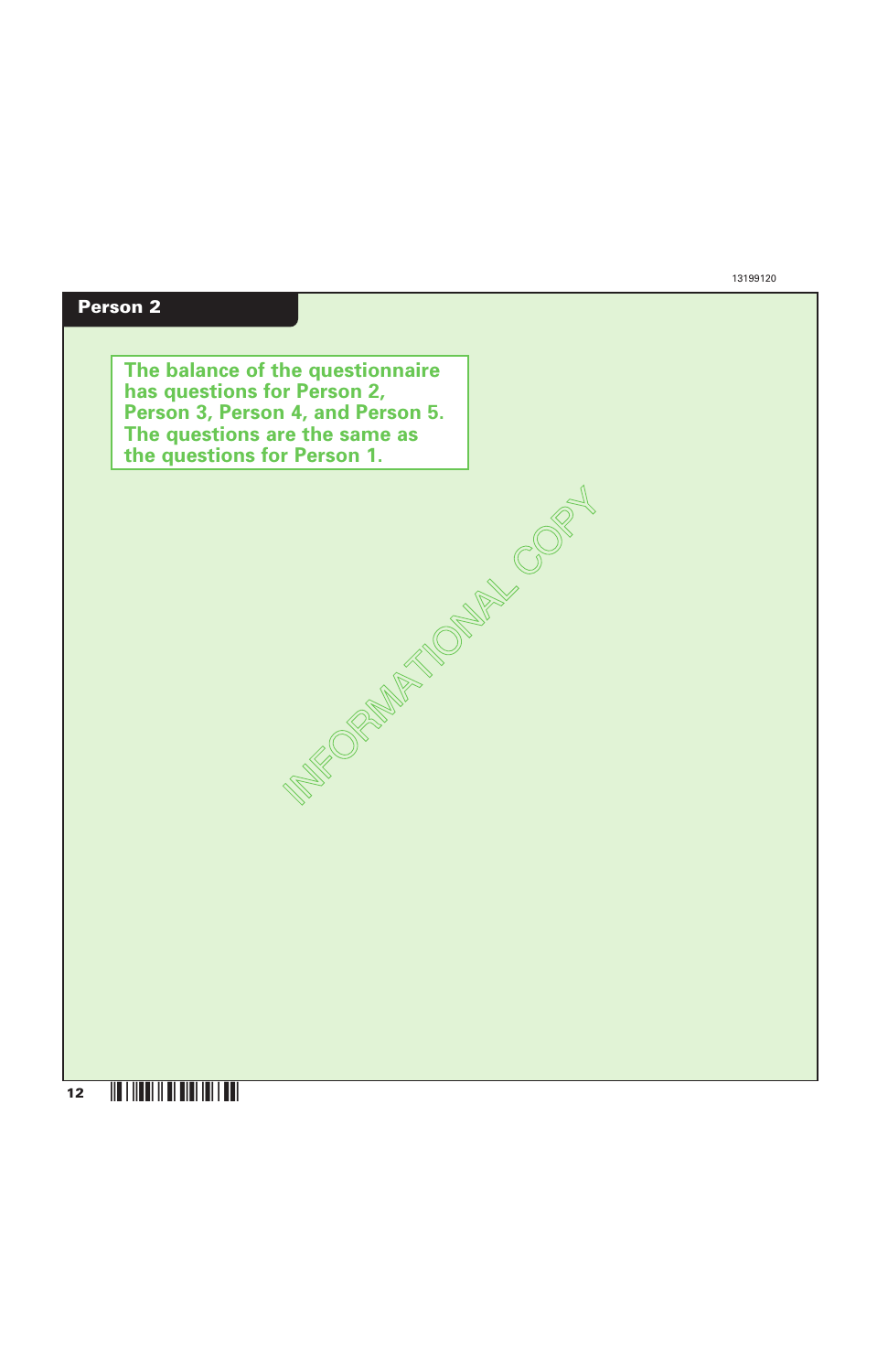